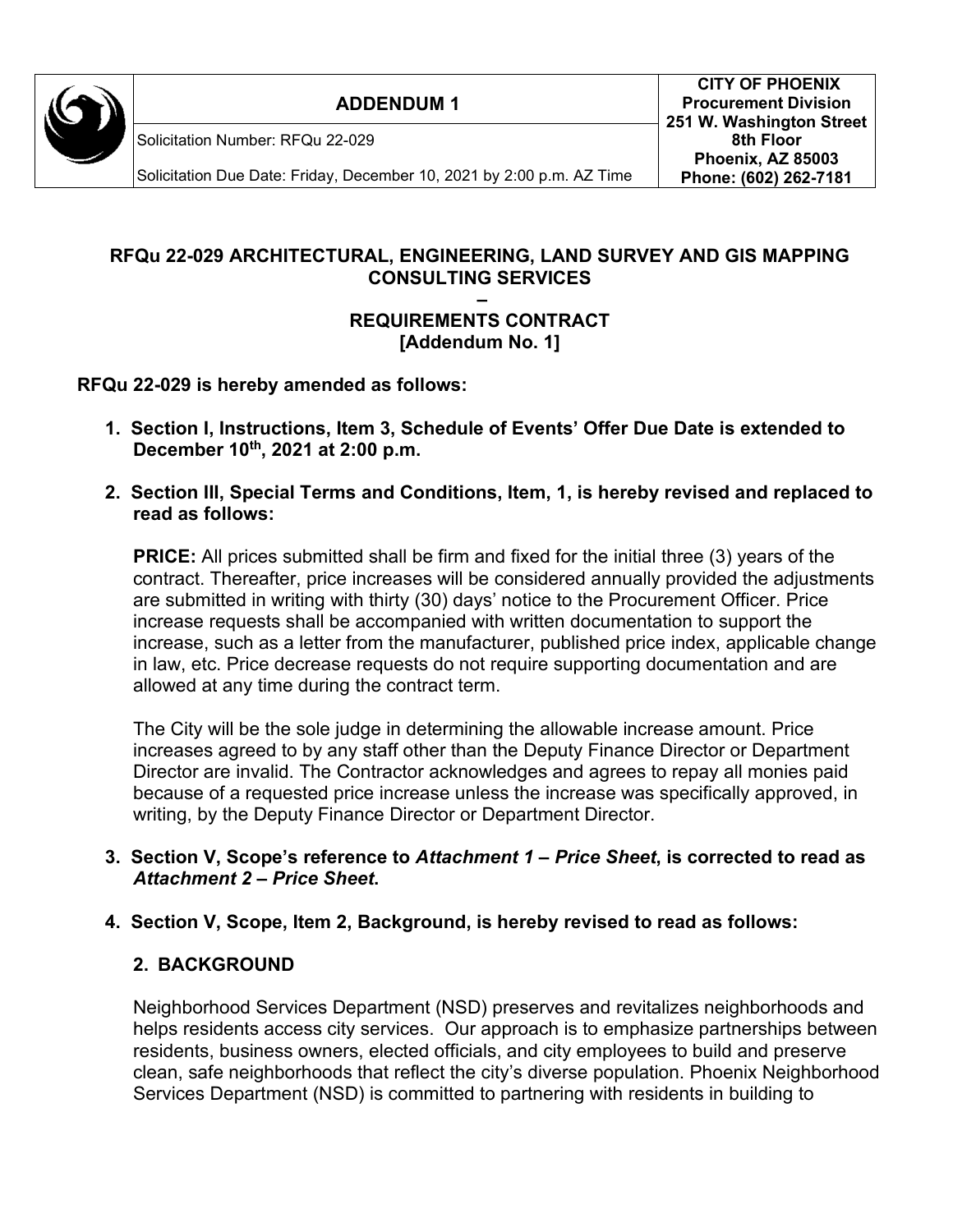

preserve, enhance and engage Phoenix neighborhoods.

Furthermore, NDS receives funding through grants by way of federal, city and state governments to help support revitalization and preservation projects that vary in size, scope, and complexity

#### **5. Section V, Scope, Item 3, Objective, is hereby revised to read as follows:**

#### **3. OBJECTIVE**

- 3.1. The City of Phoenix is seeking to establish a qualified vendor list for Contractors to provide general design and construction consultative services, on an as-needed basis, at various location within the City of Phoenix. The selected Contractors will be required to perform, land surveys, assessments, design, geospatial mapping and construction administration and inspection (CA&I), to support the work of Revitalization Construction Projects and Preservation Activities.
- 3.2. Utilization: One or more firms will be selected for each category of service for Architectural Support Services, Engineering Support Services and Land Survey Support Services. The estimated annual value to be performed through the Neighborhood Services Revitalization Programs and Preservation Offered Services is \$625,000 for this five-year contract

Example Projects may include: Federally Funded Commercial Rehabilitation Projects, and facades improvement, roof, HVAC windows and door replacement, lighting, landscaping and or any exterior building code or safety issues. Projects may also include Infill housing development and permitting.

**6. Section VI, Submittals, Item, 7, is hereby revised and replaced with the following table**:

| <b>Category of Services</b>                                    | Qualified<br>Y/N) |
|----------------------------------------------------------------|-------------------|
| • Architecture Consultative Services                           |                   |
| ■ Engineering Consultative Services                            |                   |
| • Land Surveyor                                                |                   |
| Geographic Information System (GIS) Services<br>$\blacksquare$ |                   |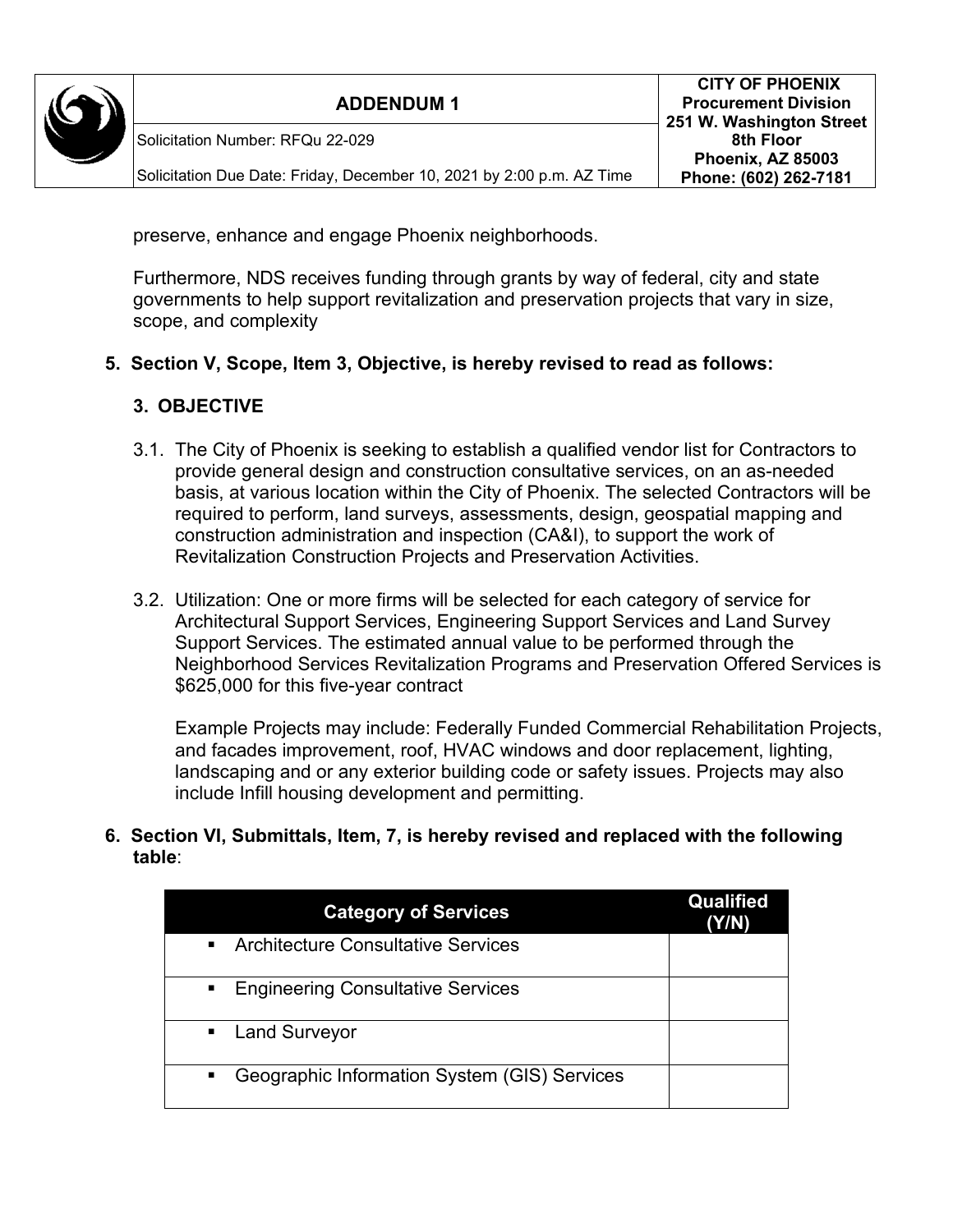

#### **7. Section, VI, Submittals, Attachment 1 – Questionnaire, is hereby revised and replaced to read as follows:**

- 1. Provide a narrative of your Company Profile and describe your experience and expertise in each of the services the offeror is proposing as outlined in Section 6, Scope of Services. The following subsections describe additional information to provide at a minimum: (limit your responses to no more than 5 pages)
	- a. History of the business including the date established, type of ownership or legal structure of the business (sole proprietor, partnership, corporation, etc.)
	- b. Length of time the firm has been operating as the legal entity
	- c. Length of time the firm has been providing the requested service
	- d. State your firm's experience in providing the comparable services to other government agencies.
	- e. Business Organizational Chart
	- f. Resumes of all key personnel identified in the narrative detailing their expertise, experience, certifications, and product knowledge
- 2. Provide a narrative for each Key personnel proposed to deliver the required services under each category of service. Fully explain their roles, responsibilities and applicable license or certifications. Provide resumes for each person identified. Please limit your narrative response to 2 pages and 3 pages per individual resume. At minimum, the following information must be included in the in the narrative and resumes:
	- a. Full Name, proposed role, description of duties/responsibilities in delivering the services hereunder
	- b. Education, including degrees and relevant certifications and the institution from which there were obtained.
	- c. Years of experience and employment history, particularly as they related to government and the requested services.
	- d. Specify the employment status of each Key Person (i.e., subcontractor, employee of the Contractor, etc.).
	- e. In addition, the offeror shall also submit copies of each narrative with personally identified information redacted. (i.e., mailing address, phone number, e-mail address)
- 3. Describe your firms' method and approach (inclusive of all software, tools, and resources) to providing the services listed below and as described in Section V, Scope of Work for which the Offeror is proposing: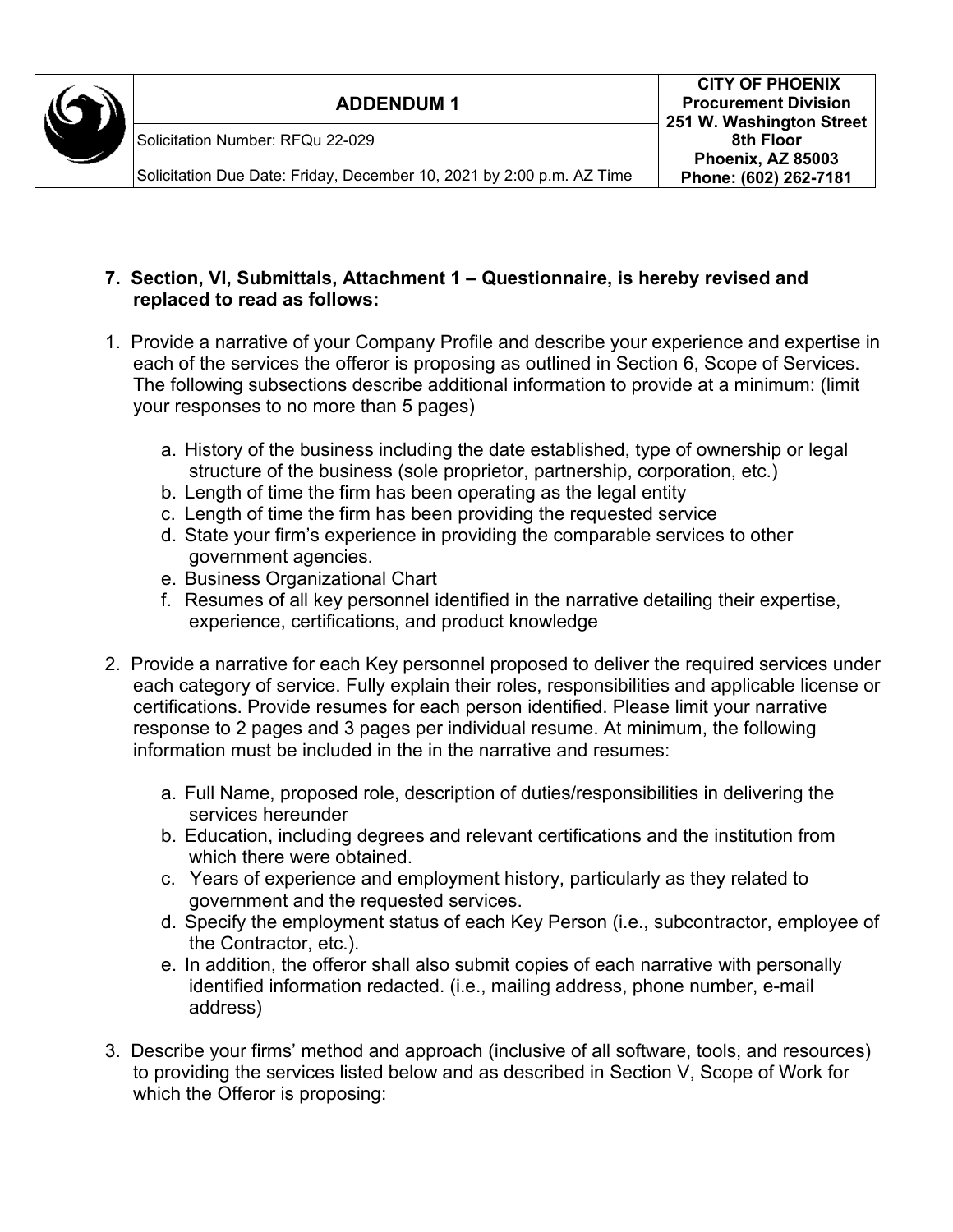| $\mathbb{C}$ | <b>ADDENDUM1</b>                                                      | <b>CITY OF PHOENIX</b><br><b>Procurement Division</b><br>251 W. Washington Street |
|--------------|-----------------------------------------------------------------------|-----------------------------------------------------------------------------------|
|              | Solicitation Number: RFQu 22-029                                      | 8th Floor                                                                         |
|              | Solicitation Due Date: Friday, December 10, 2021 by 2:00 p.m. AZ Time | Phoenix, AZ 85003<br>Phone: (602) 262-7181                                        |

- a. Architectural Assessment and Design (limit responses to 5 pages) i. Including Construction Administration and Quality Assurance Inspections
- b. Engineering Assessment and Design (limit responses to 5 pages) i. Including Construction Administration and Quality Assurance Inspections
- c. Land Surveyor Services (limit responses to 5 pages)
- d. Geographic Information System (GIS) Mapping (limit responses to 5 pages) i. Include a description of proposed software.
- 4. Describe your firm's approach to manage multiple projects simultaneously that require coordination with internal and external stakeholders. In addition, describe the specific method(s) the project team will employ to ensure quality control for a specific project that is assigned to your firm. (Limit your Reponses to 5 pages)

# **8. QUESTIONS AND ANSWERS**

| <b>RFP</b><br><b>Section</b>                                    | <b>Question</b>                                                                                                                                                                                                                                     | <b>Response</b>                                                                                                                                                   |
|-----------------------------------------------------------------|-----------------------------------------------------------------------------------------------------------------------------------------------------------------------------------------------------------------------------------------------------|-------------------------------------------------------------------------------------------------------------------------------------------------------------------|
| Section V,<br>Scope                                             | this<br>solicitation<br>for<br>forensic<br>also<br>ls.<br>engineers/experts or is it only for design,<br>repairs, and general planning?                                                                                                             | The City's Neighborhood Department does<br>not expect forensic engineering services.<br>Refer to Section V, Scope, of the RFQu 22-<br>029 solicitation documents. |
| Section, VI,<br><b>Submittals</b>                               | can we provide a cover letter with the<br>submittal? can we include a table of contents<br>with the submittal?                                                                                                                                      | Refer to RFQu 22-029, Addendum 1, for<br>page limits to Attachment 1 Statement of<br>Qualifications and Item 2, Offer Submittal<br>Format                         |
| Section VI,<br>Submittals,<br>Item, 7                           | On page 60 of the RFQ, it lists GIS services<br>twice. Is one of those meant to be CA&I?<br>Because in the scope of work section on<br>page 49, Construction Administration and<br>Inspection Services is listed as its own<br>category of service. | Refer to this RFQu 22-029, Addendum 1.                                                                                                                            |
| Section I,<br>Instructions,<br>Item 3,<br>Schedule of<br>Events | Will the due date stay December 6th, or<br>would the City consider additional time to<br>compile our SOQ to respond to the adjusted<br>RFQ requirements resulting from the<br>Addendum?                                                             | Refer to this RFQu 22-029, Addendum 1.                                                                                                                            |
| Section V,<br>Scope, Item<br>3, Objective                       | Can you provide some examples of types of<br>projects that might be assigned under this on-<br>call?                                                                                                                                                | Refer to this RFQu 22-029, Addendum 1.                                                                                                                            |